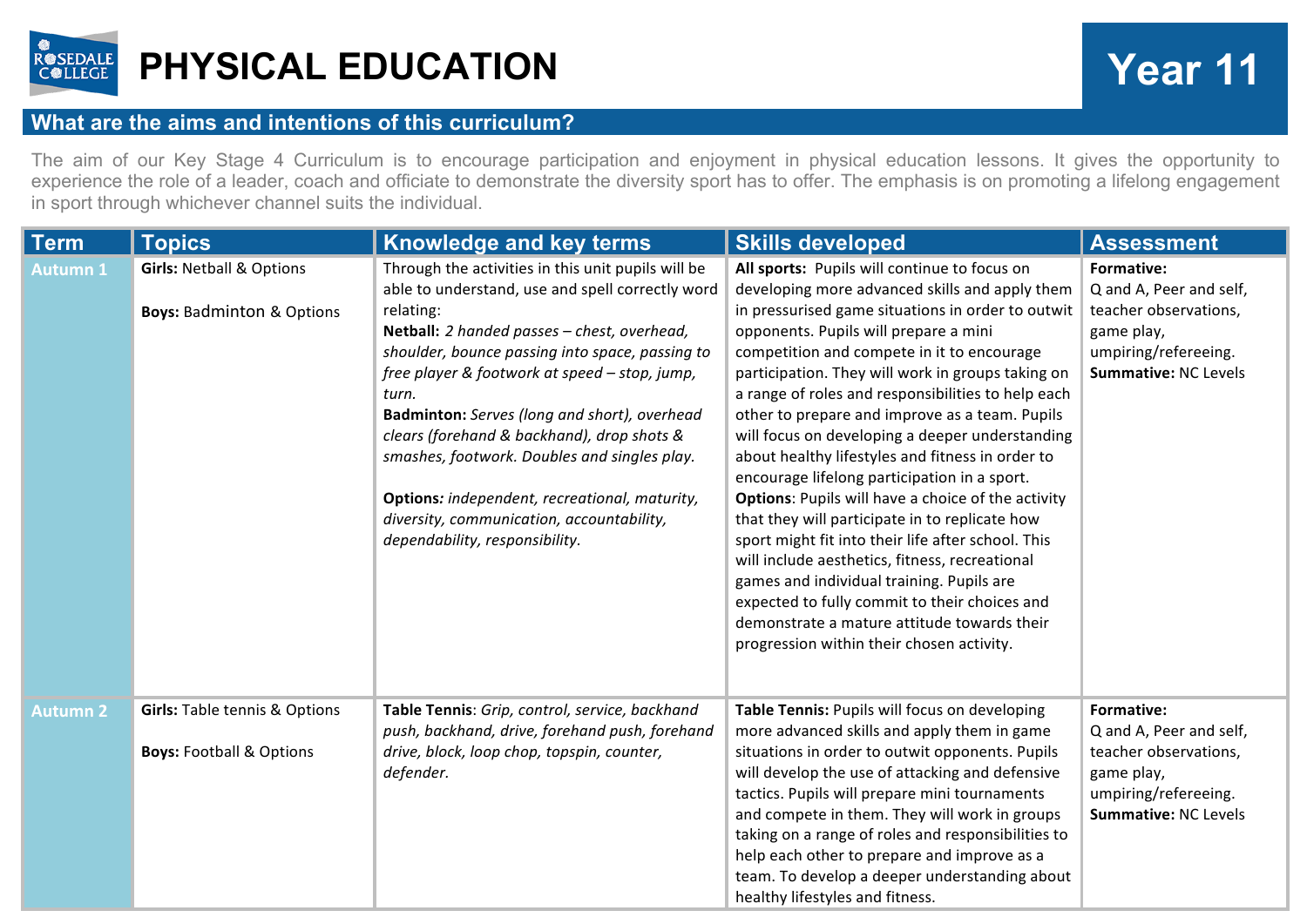|                 |                                                                                | Football: crossing using varying height, speed<br>and positioning, set plays in attack, goal side,<br>man to man tactics, vision, alertness.<br>Handball: passing, receiving, shooting,<br>movement skills, blocking, intercepting,<br>goalkeeping.                                                                                                                                                                               | Football: Pupils will focus on developing more<br>advanced skills and apply them in pressurised<br>game situations in order to outwit opponents.<br>Pupils will prepare a mini competition and<br>compete in it to encourage participation. They<br>will work in groups taking on a range of roles<br>and responsibilities to help each other to<br>prepare and improve as a team. Pupils will focus<br>on developing a deeper understanding about<br>healthy lifestyles and fitness in order to<br>encourage lifelong participation in a sport.<br><b>Options:</b> As per previous instruction. |                                                                                                                                     |
|-----------------|--------------------------------------------------------------------------------|-----------------------------------------------------------------------------------------------------------------------------------------------------------------------------------------------------------------------------------------------------------------------------------------------------------------------------------------------------------------------------------------------------------------------------------|--------------------------------------------------------------------------------------------------------------------------------------------------------------------------------------------------------------------------------------------------------------------------------------------------------------------------------------------------------------------------------------------------------------------------------------------------------------------------------------------------------------------------------------------------------------------------------------------------|-------------------------------------------------------------------------------------------------------------------------------------|
| <b>Spring 1</b> | <b>Girls: Dodgeball &amp; Options</b><br><b>Boys: Basketball &amp; Options</b> | Dodgeball: Throwing - side sling shot and<br>underarm, Catching - chest, low and high,<br>Dodging - ducking and jumping, diving and<br>rolling, Blocking and tactics, Variations - Last<br>Man Standing, Team Free for All, The Wall and<br>Nation-ball, Design a Dodgeball game.<br>Basketball: Strategies for attack- screens,<br>blocks, high & low posts. reverse and left-hand<br>lay ups, the defensive and attacking role. | Football: as previous.<br>Dodgeball: In this unit pupils will develop their<br>understanding of the game and they will learn<br>how to play dodgeball, practice the requisite<br>skills, and demonstrate their abilities to perform<br>various physical movements in a competitive<br>game. Pupils have the opportunity to organise<br>their own tournament.<br>Basketball: Pupils will continue to focus on<br>developing more advanced skills and apply them<br>in pressurised game situations in order to outwit                                                                              | Formative:<br>Q and A, Peer and self,<br>teacher observations,<br>game play,<br>umpiring/refereeing.<br><b>Summative: NC Levels</b> |
|                 |                                                                                | <b>Options:</b> as per previous instruction.                                                                                                                                                                                                                                                                                                                                                                                      | opponents. Pupils will prepare a mini<br>competition and compete in it to encourage<br>participation. They will work in groups taking on<br>a range of roles and responsibilities to help each<br>other to prepare and improve as a team. Pupils<br>will focus on developing a deeper understanding<br>about healthy lifestyles and fitness in order to<br>encourage lifelong participation in a sport.<br><b>Options:</b> As per previous instruction.                                                                                                                                          |                                                                                                                                     |